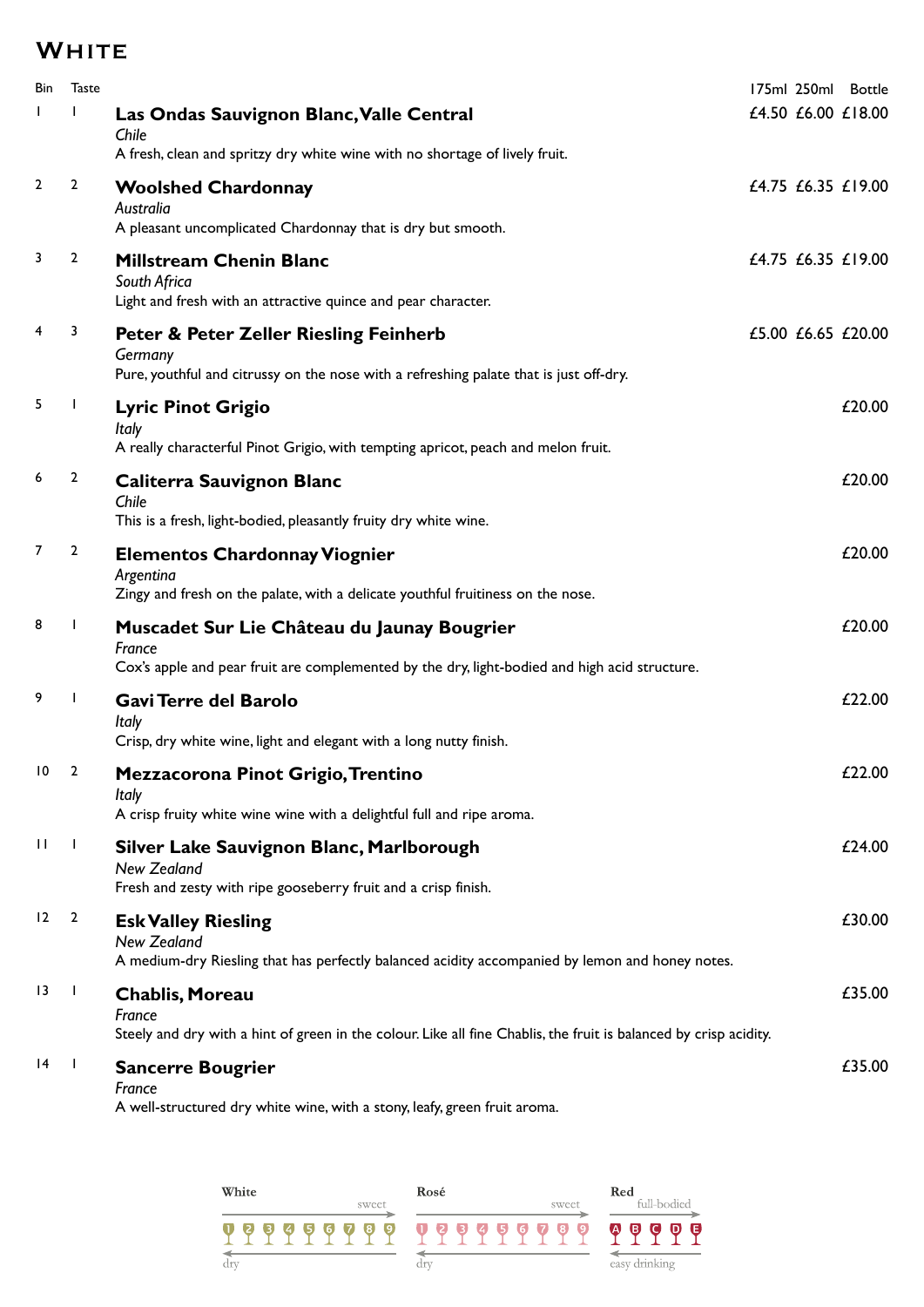## Red

| Bin | <b>Taste</b> |                                                                                                                         |  | 175ml 250ml Bottle |
|-----|--------------|-------------------------------------------------------------------------------------------------------------------------|--|--------------------|
| 15  | C            | <b>Sunrise Merlot, Valle Central</b><br>Chile                                                                           |  | £4.50 £6.00 £18.00 |
|     |              | A mid-bodied red wine that has simple but attractive blackberry, plum and vanilla aromas.                               |  |                    |
| 16  | C            | <b>Woolshed Cabernet Sauvignon</b><br>Australia<br>Dark and impressive, full of mint and blackcurrants.                 |  | £4.75 £6.35 £19.00 |
| 17  | C            |                                                                                                                         |  | £5.00 £6.65 £20.00 |
|     |              | The Original Rib Shack Red<br>South Africa                                                                              |  |                    |
|     |              | A mid-bodied red wine that has youthful dark fruit with some spicy smoky notes.                                         |  |                    |
| 18  | $\mathsf{C}$ | Montepulciano d'Abruzzo Itynera<br>Italy                                                                                |  | £5.25 £7.00 £21.00 |
|     |              | Deep coloured, with an aroma of figs, berries and spice. A lucious mouth-filling wine with juicy black fruit flavours.  |  |                    |
| 19  | C            | <b>Elementos Shiraz Malbec</b>                                                                                          |  | £5.25 £7.00 £21.00 |
|     |              | Argentina<br>An immediately fruity red, vibrant and juicy in the mouth.                                                 |  |                    |
| 20  | $\mathsf{C}$ |                                                                                                                         |  | £21.00             |
|     |              | <b>Boomerang Bay Shiraz</b><br>Australia                                                                                |  |                    |
|     |              | Soft tannins integrate with juicy black fruit flavours and a velvety texture.                                           |  |                    |
| 21  | D            | Côtes-du-Rhône Villages Laudun, Château Courac                                                                          |  | £24.00             |
|     |              | France<br>A knockout wine combining floral, fruit and spice aromas with a rich and robust mouthfeel.                    |  |                    |
| 22  | D            | <b>Trapiche Malbec, Mendoza</b>                                                                                         |  | £25.00             |
|     |              | Argentina<br>A chunky aroma of damsons and oak. Full-bodied and succulent in the mouth. Long and complex on the finish. |  |                    |
| 23  | C            | <b>Cune Crianza Rioja</b>                                                                                               |  | £26.00             |
|     |              | Spain<br>A "proper Rioja" that has a harmonious combination of fruit and savoury traits.                                |  |                    |
| 24  | C            | <b>Anforio Chianti Classico</b>                                                                                         |  | £28.00             |
|     |              | Italy<br>The nose is mellow and shows stewed fruit aromas; the palate is mid bodied with some dry tannins.              |  |                    |
| 25  | В            | Fleurie Domaine de Poncereau Louis Jadot                                                                                |  | £30.00             |
|     |              | France                                                                                                                  |  |                    |
|     |              | A Fleurie with a good attack of fruit and a touch of tannin on the palate.                                              |  |                    |
| 26  | В            | <b>Esk Valley Pinot Noir</b><br>New Zealand                                                                             |  | £32.00             |
|     |              | Pure and intense raspberry and redcurrant fruit define this mid to light-bodied red.                                    |  |                    |
| 27  | D            | Saint-Emilion Château Jacques Noir                                                                                      |  | £35.00             |
|     |              | France<br>An initial blast of brambly fruit and oak is followed by quite a full and fleshy palate.                      |  |                    |
| 28  | C            | Côte de Beaune-Villages Louis Jadot                                                                                     |  | £37.00             |
|     |              | France                                                                                                                  |  |                    |
|     |              | A classic red Burgundy nose with raspberries, and a good grip of tannin on the palate.                                  |  |                    |

| White |  |  |    | Rosé |     |   |       |   |     | Red   |   |                   |   |   |   |       |     |                          |
|-------|--|--|----|------|-----|---|-------|---|-----|-------|---|-------------------|---|---|---|-------|-----|--------------------------|
|       |  |  |    |      |     |   | sweet |   |     |       |   |                   |   |   |   | sweet |     | full-bodied              |
|       |  |  | 14 | 5    | (6) | 7 | 8)    | 9 |     | - 12) | 3 | $\left( 4\right)$ | 6 | 6 | 7 | 8     | -9) | Θ<br>G<br>$\bullet$<br>W |
| drv   |  |  |    |      |     |   |       |   | dry |       |   |                   |   |   |   |       |     | easy drinking            |